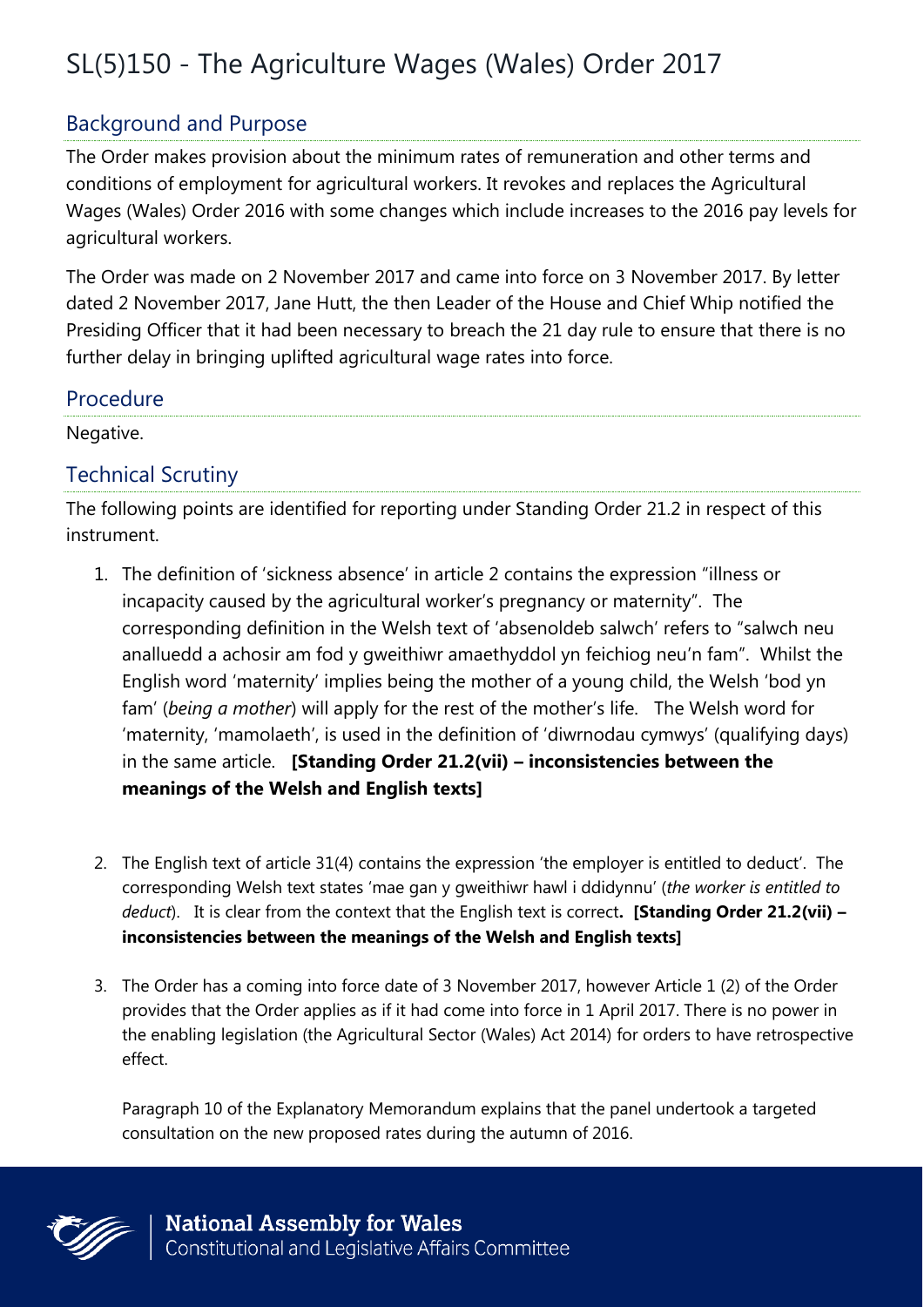The Explanatory Memorandum states that:-

*"The intention of the panel was to have the new Order in force on 1 April [2017], the same date the National Living Wage and National Minimum Wage increases took effect……However, the 1 April coming into force date was not achieved."*

The Explanatory Memorandum does not provide any further information as to the reason for the delay, however the letter from Jane Hutt, the then Leader of the House and Chief Whip dated 2 November 2017 which accompanies the Order states that:-

*"This is the first time the Panel prepared a draft wages order since its establishment on 1 April 2016 and there have been some difficulties in setting up the effective process for making new wages orders as required under the statutory procedures of the Agricultural Sector (Wales) Act 2014 and the Agricultural Advisory Panel for Wales (Establishment) Order 2016."*

During the period 1 April 2017 to 2 November 2017 agricultural workers' wages in Wales were subject to the rates specified in the Agricultural Wages (Wales) Order 2016 except for minimum rates in the Order which fell below the UK National Minimum Wage and National Living Wage levels.

In a **[statement](http://gov.wales/about/cabinet/cabinetstatements/2017/agricultural/?lang=en)** dated 5 April 2017, Lesley Griffiths, the then Cabinet Secretary for Environment and Rural Affairs said:-

*"I am grateful to the Panel for preparing a new wages order in draft and submitting it to me for approval. I have referred the draft Order back to the Panel for consideration and resubmission to me. Until any new wages order comes into force, agricultural workers in Wales will continue to be subject to the terms and conditions of the Agricultural Wages (Wales) Order 2016."*

*The increase to the UK National Minimum Wage and the UK National Living Wage rates on 1 April impacts on the wages of some farm workers in Wales. The table below summarises the changes in respect of agricultural workers employed at Grades 1 and 2.*

| Grade                      | <b>Minimum Hourly Rate from 1 April 2017</b> |
|----------------------------|----------------------------------------------|
| Grade 1: 25 and over:      | £7.50                                        |
| Grade 1: 21-24:            | £7.05                                        |
| Grade 1: 16-20:            | £6.72                                        |
| Grade 2 (aged 25 and over) | £7.50                                        |

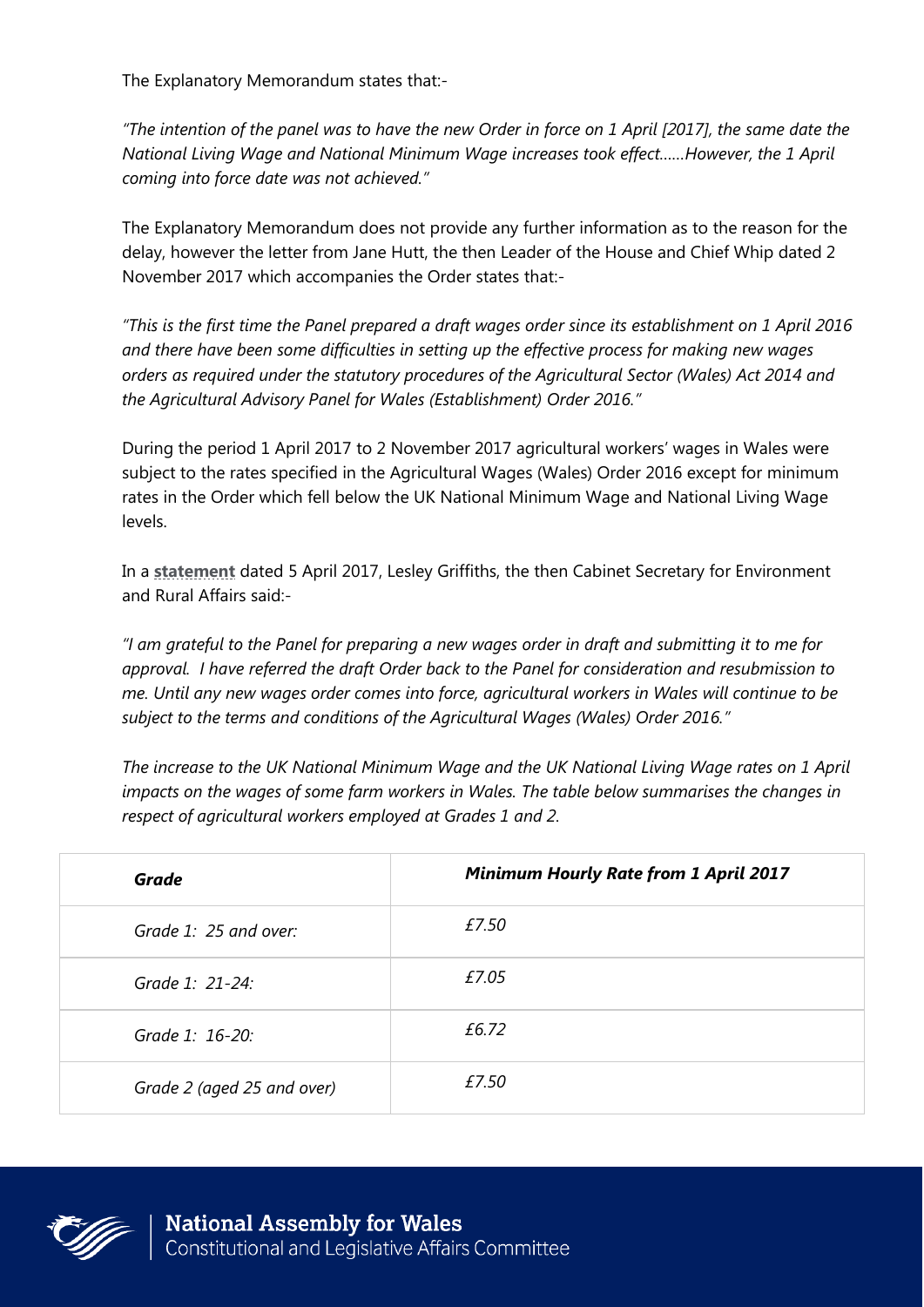*All other categories and grades of workers will be subject to the rates specified by the Agricultural Wages (Wales) Order 2016. The rates for apprentices will also remain unchanged. "*

The greatest increase in pay rates concerns Grade 1 workers aged between16-20. The minimum hourly rate for those workers has increased from £6.72 to £7.06 an increase of 5.05%.

As the Order has retrospective effect this and all other increases will be backdated to 1 April 2017. This means that employers of agricultural workers paying below the rates in the 2017 Order will be responsible for paying arrears.

Whilst it is recognised that retrospective legislation can in some circumstances be appropriate and desirable, it is not generally to be encouraged. It is not sufficiently clear within the Explanatory Memorandum why there has been a delay of over 7 months in laying this Order. It is not sufficiently clear within the Explanatory Memorandum why there has been a delay of over 7 months in laying this Order. It is not sufficiently clear within the Explanatory Memorandum why there has been a delay of over 7 months in laying this Order.

It is the view of the legal advisers to the Committee that this instrument engages Article 1 Protocol 1 of the European Convention on Human Rights ("A1P1") which provides as follows:-

- *(1) Every natural or legal person is entitled to the peaceful enjoyment of his possessions. No one shall be deprived of his possessions except in the public interest and subject to the conditions provided for by law and by the general principles of international law.*
- *(2) The preceding provisions shall not, however, in any way impair the right of a state to enforce such laws as it deems necessary to control the use of property in accordance with the general interest or to secure the payment of taxes or other contributions or penalties.*

The Committee is concerned that the Explanatory Memorandum does not address whether following the statement for the Cabinet Secretary for Environment and Rural Affairs on 5 April 2017, there was any further communication with employers of agricultural workers to make them aware that any increases in rates of pay would be backdated.

The Committee is unable on the information available to form a view on whether the Order is compatible with A1P1.

Section 81 of the Government of Wales Act 2006 provides that the Welsh Ministers have no power to make any subordinate legislation so far as it is incompatible with any of the Convention Rights.

**[Standing Order 21.2 (i) that there appears to be doubt as to whether it is intra vires; Standing Order (iv) that it appears to have retrospective effect where the authorising enactment does not give express authority].**